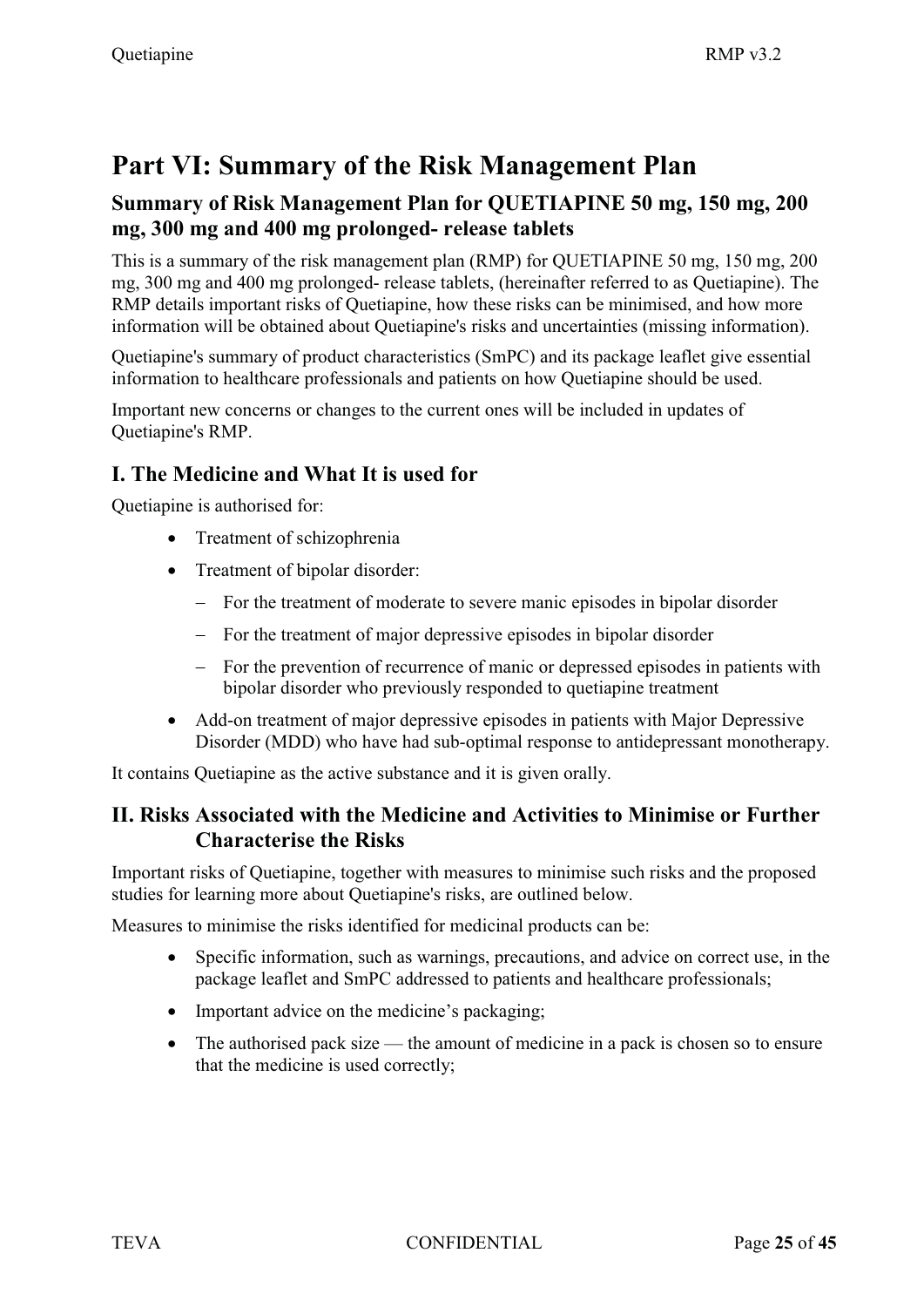$\bullet$  The medicine's legal status — the way a medicine is supplied to the patient (e.g. with or without prescription) can help to minimise its risks.

Together, these measures constitute *routine risk minimisation* measures.

In the case of Quetiapine these measures are supplemented with *additional risk minimisation measures* mentioned under relevant important risks, below.

In addition to these measures, information about adverse reactions is collected continuously and regularly analysed, so that immediate action can be taken as necessary. These measures constitute *routine pharmacovigilance activities*.

If important information that may affect the safe use of Quetiapine is not yet available, it is listed under 'missing information' below.

## **II.A List of Important Risks and Missing Information**

Important risks of Quetiapine are risks that need special risk management activities to further investigate or minimise the risk, so that the medicinal product can be safely taken. Important risks can be regarded as identified or potential. Identified risks are concerns for which there is sufficient proof of a link with the use of Quetiapine. Potential risks are concerns for which an association with the use of this medicine is possible based on available data, but this association has not been established yet and needs further evaluation. Missing information refers to information on the safety of the medicinal product that is currently missing and needs to be collected (e.g. on the long-term use of the medicine).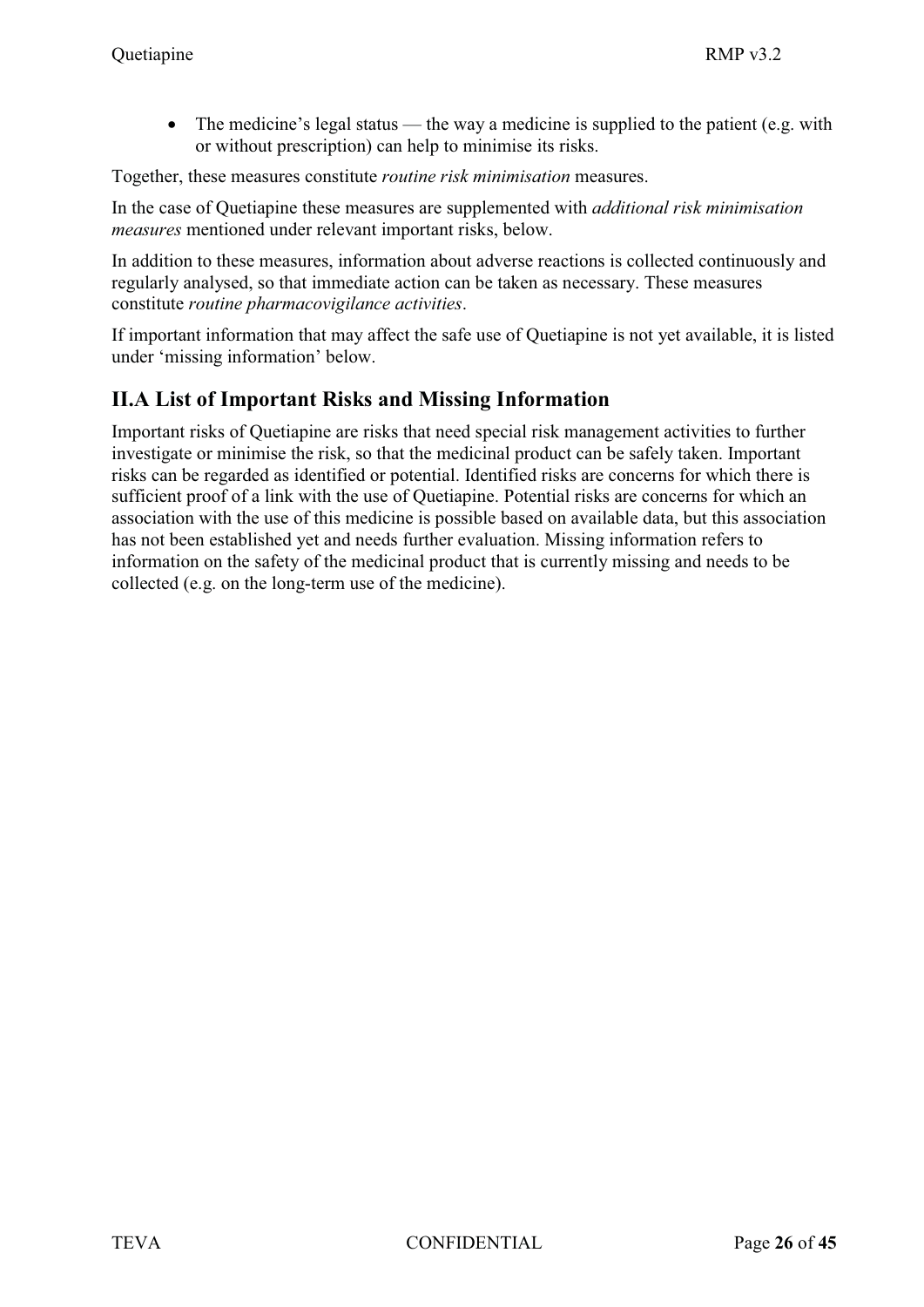| List of important risks and missing information |                                                                                                                  |  |
|-------------------------------------------------|------------------------------------------------------------------------------------------------------------------|--|
| Important<br>identified                         | Extrapyramidal symptoms (EPS)<br>$\bullet$                                                                       |  |
| risks                                           | Somnolence                                                                                                       |  |
|                                                 | Weight gain                                                                                                      |  |
|                                                 | Lipid changes (Increased cholesterol [including increased LDLs], increased<br>triglycerides, and decreased HDLs) |  |
|                                                 | Hyperglycemia and diabetes mellitus                                                                              |  |
|                                                 | Metabolic risk factors                                                                                           |  |
|                                                 | Suicide and suicidality                                                                                          |  |
| Important                                       | Cerebrovascular adverse events in the elderly                                                                    |  |
| potential<br>risks                              | Cerebrovascular adverse events in non-elderly patients                                                           |  |
|                                                 | <b>Torsades de Pointes</b>                                                                                       |  |
|                                                 | Ischemic heart disease                                                                                           |  |
|                                                 | Abuse and misuse                                                                                                 |  |
|                                                 | Potential for off-label use and misdosing                                                                        |  |
| <b>Missing</b>                                  | Use in pregnant or breast feeding women                                                                          |  |
| information                                     | Use in patients on concomitant cardiovascular medications                                                        |  |
|                                                 | Use in patients on concomitant valproic acid                                                                     |  |

| <b>Table 8:</b> | <b>Summary of Safety Concerns</b> |  |  |
|-----------------|-----------------------------------|--|--|
|-----------------|-----------------------------------|--|--|

## **II.B Summary of Important Risks**

### **Table 9: Summary of Pharmacovigilance Activities and Risk Minimisation Activities by Safety Concern**

| Important identified risk: Extrapyramidal symptoms (EPS) |                                       |  |  |  |
|----------------------------------------------------------|---------------------------------------|--|--|--|
| <b>Risk minimisation</b>                                 | Routine risk minimisation measures    |  |  |  |
| measures                                                 | SmPC sections 4.4, 4.5, 4.8 and 5.1.  |  |  |  |
|                                                          | PL sections 2 and 4.                  |  |  |  |
|                                                          | Prescription only medicine            |  |  |  |
|                                                          | Additional risk minimisation measures |  |  |  |
|                                                          | Educational materials for physicians  |  |  |  |
| <b>Important identified risk: Somnolence</b>             |                                       |  |  |  |
| <b>Risk minimisation</b>                                 | Routine risk minimisation measures    |  |  |  |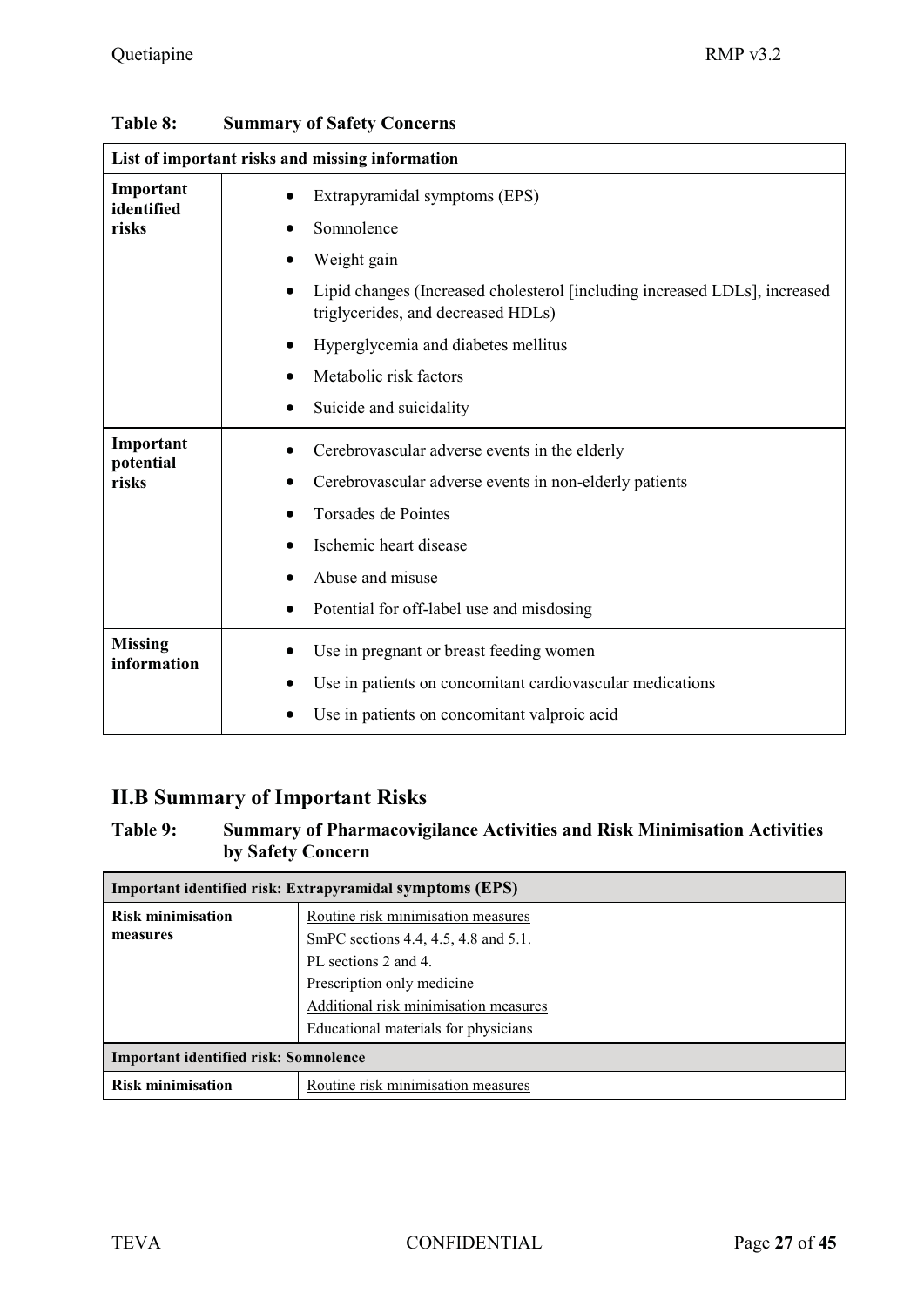| measures                                                                                                                                    | SmPC sections 4.2, 4.4, 4.7 and 4.8.                            |  |  |  |
|---------------------------------------------------------------------------------------------------------------------------------------------|-----------------------------------------------------------------|--|--|--|
|                                                                                                                                             | PL section 4.                                                   |  |  |  |
|                                                                                                                                             | Prescription only medicine                                      |  |  |  |
|                                                                                                                                             | Additional risk minimisation measures                           |  |  |  |
|                                                                                                                                             | Educational materials for physicians                            |  |  |  |
| Important identified risk: Weight gain                                                                                                      |                                                                 |  |  |  |
| <b>Risk minimisation</b>                                                                                                                    | Routine risk minimisation measures                              |  |  |  |
| measures                                                                                                                                    | SmPC sections 4.4, 4.8 and 5.1.                                 |  |  |  |
|                                                                                                                                             | PL sections 2 and 4.                                            |  |  |  |
|                                                                                                                                             | Prescription only medicine                                      |  |  |  |
|                                                                                                                                             | Additional risk minimisation measures                           |  |  |  |
|                                                                                                                                             | Educational materials for physicians                            |  |  |  |
| Important identified risk: Lipid changes (Increased cholesterol [including increased LDLs], increased<br>triglycerides, and decreased HDLs) |                                                                 |  |  |  |
|                                                                                                                                             |                                                                 |  |  |  |
| <b>Risk minimisation</b><br>measures                                                                                                        | Routine risk minimisation measures                              |  |  |  |
|                                                                                                                                             | SmPC sections 4.4 and 4.8.                                      |  |  |  |
|                                                                                                                                             | PL section 4.                                                   |  |  |  |
|                                                                                                                                             | Prescription only medicine                                      |  |  |  |
|                                                                                                                                             | Additional risk minimisation measures                           |  |  |  |
|                                                                                                                                             | Educational materials for physicians                            |  |  |  |
|                                                                                                                                             | Important identified risk: Hyperglycaemia and diabetes mellitus |  |  |  |
| <b>Risk minimisation</b>                                                                                                                    | Routine risk minimisation measures                              |  |  |  |
| measures                                                                                                                                    | SmPC sections 4.4 and 4.8.                                      |  |  |  |
|                                                                                                                                             | PL section 2 and 4.                                             |  |  |  |
|                                                                                                                                             | Additional risk minimisation measures                           |  |  |  |
|                                                                                                                                             | Educational materials for physicians                            |  |  |  |
| Important identified risk: Metabolic risk factors                                                                                           |                                                                 |  |  |  |
| <b>Risk minimisation</b>                                                                                                                    | Routine risk minimisation measures                              |  |  |  |
| measures                                                                                                                                    | SmPC section 4.4.                                               |  |  |  |
|                                                                                                                                             | PL sections 2 and 4.                                            |  |  |  |
|                                                                                                                                             | Prescription only medicine                                      |  |  |  |
|                                                                                                                                             | Additional risk minimisation measures                           |  |  |  |
|                                                                                                                                             | Educational materials for physicians                            |  |  |  |
| Important potential risk: Potential for off-label use and misdosing                                                                         |                                                                 |  |  |  |
| <b>Risk minimisation</b>                                                                                                                    | Routine risk minimisation measures                              |  |  |  |
| measures                                                                                                                                    | SmPC sections 4.2 and 4.4                                       |  |  |  |
|                                                                                                                                             | PL section 3.                                                   |  |  |  |
|                                                                                                                                             | Prescription only medicine                                      |  |  |  |
|                                                                                                                                             | Additional risk minimisation measures                           |  |  |  |
|                                                                                                                                             | Educational materials for physicians                            |  |  |  |